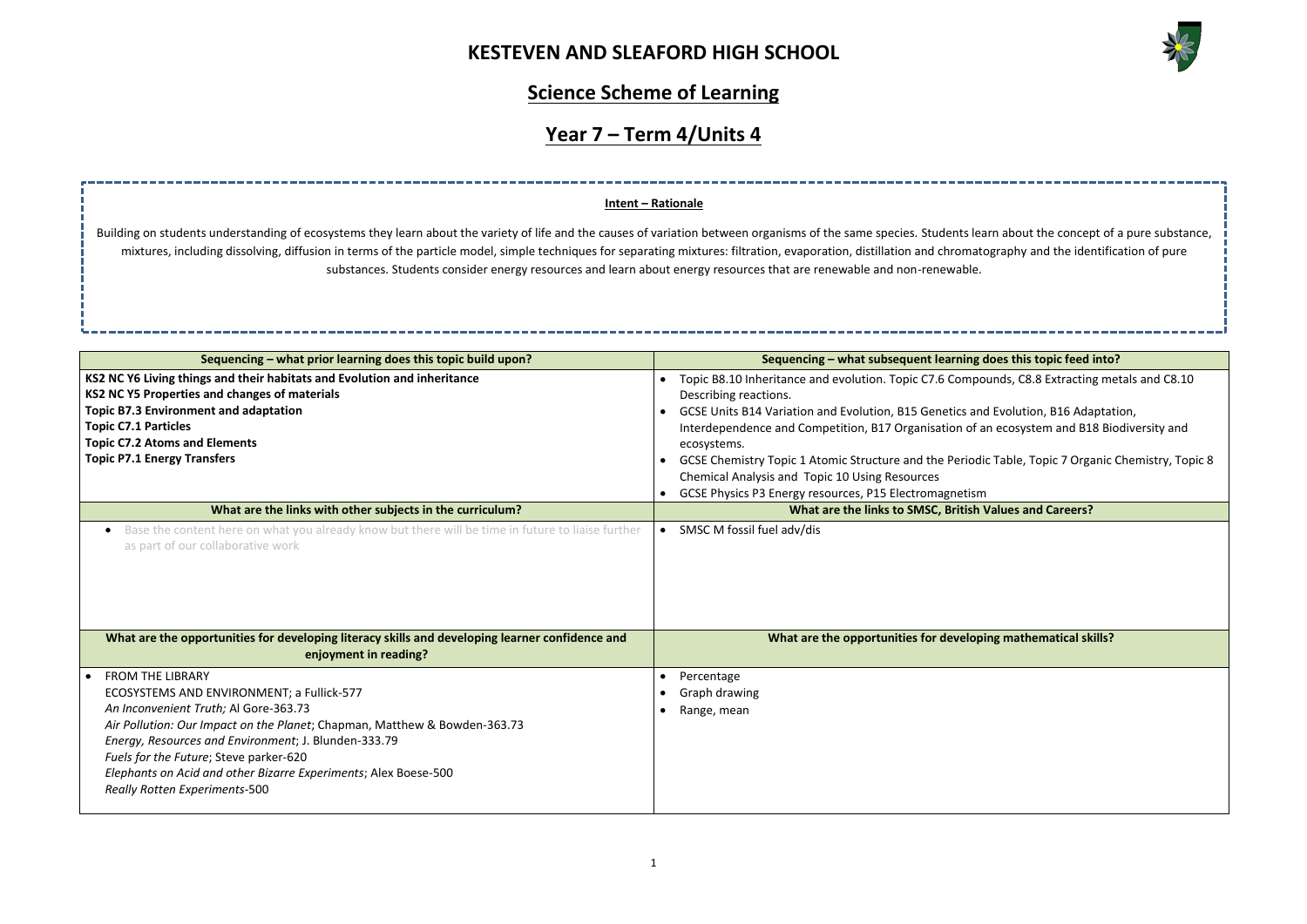

### **Science Scheme of Learning**

### **Year 7 – Term 4**

### **Intent – Concepts**

#### **What knowledge will students gain and what skills will they develop as a consequence of this topic?**

#### **Know**

- Describe how scientists classify organisms. Explain what variation is. Describe how genetic factors affect variation. Describe how environmental factors affect variation.
- Use the term pure and impure appropriately. The meaning of the terms solute, solvent and solution. Describe the processes of filtration, evaporation, distillation. Understand that distillation can be used to separate a liq which are dissolved in it.
- Describe the differences between fossil fuels and biomass. Describe how electricity is generated from fossil fuels in power stations. Explain how electricity is generated from renewable energy water. Explain how electr renewable energy – sun and wind

- Know how to use a key to identify plants and animals. Give examples of characteristics which show continuous and discontinuous variation. Knowledge of variation to population statistics. Identify a correlation between two
- Use particle diagrams to identify substances as pure, impure or mixtures. Describe what happens to particles during dissolving and evaporation. Select which separation techniques to use to make pure salt from rock salt. Ex distillation occurs.
- Energy from the sun to energy flow diagrams. Explain how electricity is generated from fossil fuels in power stations. Identify and modify variables to plan an effective experiment. Understand where the energy comes from source

#### **Apply**

- Describe the hierarchy of classification in animals and plants. Describe continuous and discontinuous variation. Explain why children have similar features to their parents but not are identical to either of them.
- Describe how to test whether a substance is pure. Explain why mass is conserved during dissolving. Explain which separation technique would be suitable for separating a given mixture. explain how a Liebig Condenser works t from a solution.
- Explain how all energy originally came from the Sun. Evaluate the advantages and disadvantages of using fossil fuels. Evaluate the advantages and disadvantages of generating electricity from water. Evaluate the advantage of generating electricity from the sun and wind.

#### **Extend**



|                                   | What subject specific language will be used and developed in this topic?                                                                                                                      | What opportunities are available for assessing the pro                                                                                    |
|-----------------------------------|-----------------------------------------------------------------------------------------------------------------------------------------------------------------------------------------------|-------------------------------------------------------------------------------------------------------------------------------------------|
| <b>Continuous</b><br>variation    | A type of variation within a species in which the thing being measured can have any value within a<br>range, rather than being able to fit into discreet groups.                              | Assessment of graph plotting opportunities: B7.4 L3 and 4, C7.4 L2<br>Research task: P7.4 L4 Researching energy resources for electricity |
| <b>Discontinuous</b><br>variation | When a measured value can only have a fixed number of values, with no values in between.                                                                                                      | Topic 4 summative test - overall understanding of content and the                                                                         |
| Environmental<br>variation        | Variation in individual organisms within a species that is caused by environmental (not genetic)<br>factors.                                                                                  | contexts.                                                                                                                                 |
| Gene                              | A section of DNA that controls one inherited characteristic of an organism. A gene contains the<br>code for building one type of protein molecule.                                            |                                                                                                                                           |
| <b>Genetic engineering</b>        | The transfer of genes from one organism to another in order to transfer a useful characteristic.<br>This is also known as genetic modification (GM).                                          |                                                                                                                                           |
| <b>Genetic variation</b>          | Variation between individuals within a species that is caused by genes instead of the environment.<br>This is also called 'inherited variation'.                                              |                                                                                                                                           |
| <b>Inherit</b>                    | To receive a characteristic from parents due to genes passed from parents to offspring. You can<br>inherit things such as the shape of facial features as well as eye colour and blood group. |                                                                                                                                           |
| <b>Inherited variation</b>        | Variation in organisms that is controlled by genes rather than the environment. It can also be<br>called 'genetic variation'.                                                                 |                                                                                                                                           |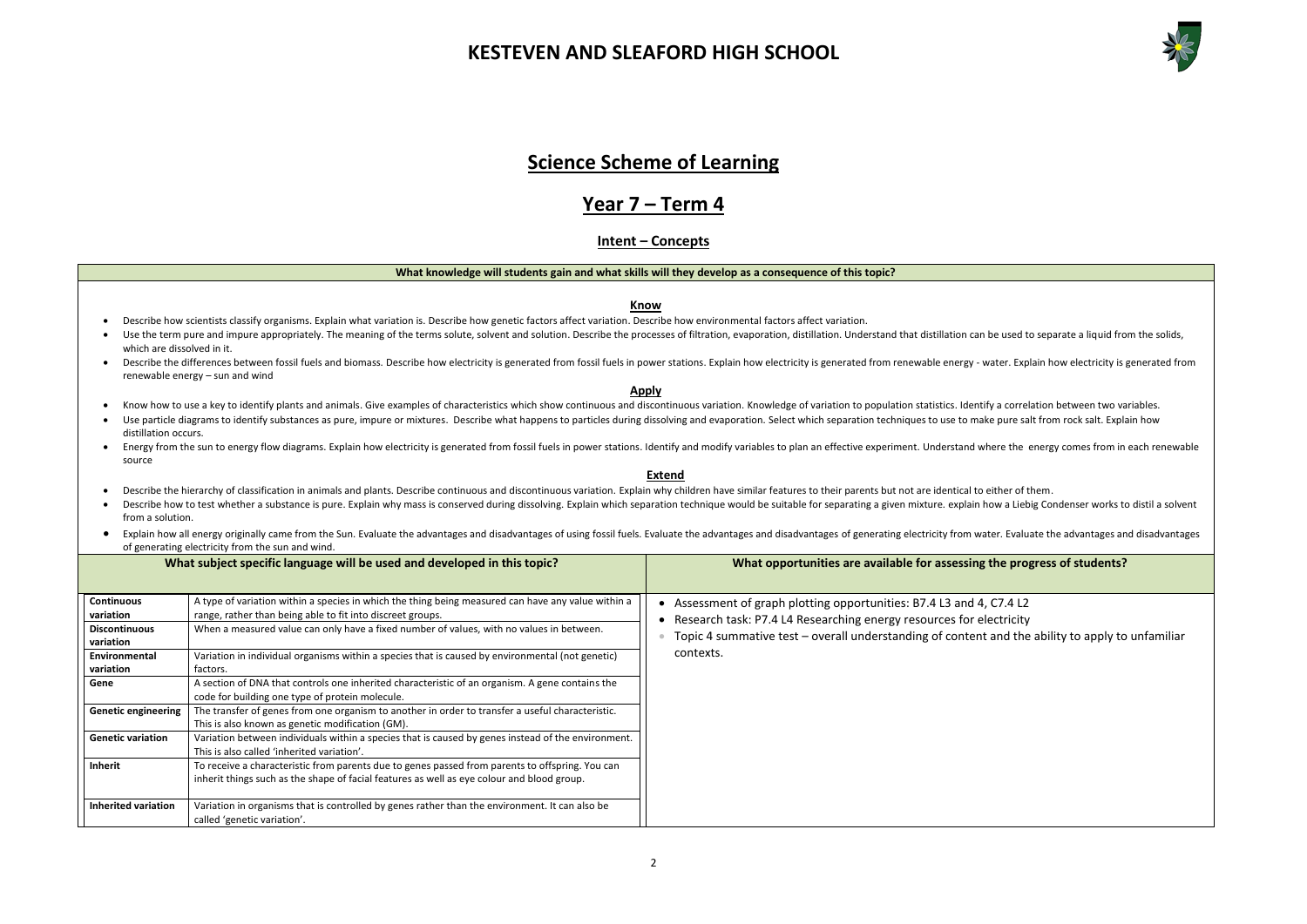

| Invertebrate      | An animal without a backbone. The vast majority of animals (around 97%) are invertebrates                                                                                                                                                                                                                                                                                                                                            |  |  |
|-------------------|--------------------------------------------------------------------------------------------------------------------------------------------------------------------------------------------------------------------------------------------------------------------------------------------------------------------------------------------------------------------------------------------------------------------------------------|--|--|
|                   | because it is only mammals, birds, fish, reptiles and amphibians that have a backbone.                                                                                                                                                                                                                                                                                                                                               |  |  |
| Micro-organism    | A living thing that is too small to be seen with the naked eye, so it must be observed and studied                                                                                                                                                                                                                                                                                                                                   |  |  |
|                   | using some sort of microscope.                                                                                                                                                                                                                                                                                                                                                                                                       |  |  |
| Population        | The number of organisms of one species that lives within a particular space.                                                                                                                                                                                                                                                                                                                                                         |  |  |
| <b>Variation</b>  | Differences between individuals within a species. Variation can be continuous or discontinuous.                                                                                                                                                                                                                                                                                                                                      |  |  |
| Vertebrate        | An animal that has a backbone. Approximately 3% of animals are vertebrates                                                                                                                                                                                                                                                                                                                                                           |  |  |
| Atom              | The smallest particle of an element                                                                                                                                                                                                                                                                                                                                                                                                  |  |  |
| Compound          | A pure substance made from more than one element in which the atoms combine in a fixed ratio.                                                                                                                                                                                                                                                                                                                                        |  |  |
| Concentration     | A measure of the amount of solute (solid) dissolved in a solvent (liquid).                                                                                                                                                                                                                                                                                                                                                           |  |  |
| <b>Dissolve</b>   | When a substance known as a solute is mixed with a liquid known as a solvent (often water) so                                                                                                                                                                                                                                                                                                                                        |  |  |
|                   | that the particles break up into individual atoms, molecules or ions and spread evenly through the<br>liquid                                                                                                                                                                                                                                                                                                                         |  |  |
| Evaporation       | When a liquid turns into a gas below its boiling point.                                                                                                                                                                                                                                                                                                                                                                              |  |  |
| <b>Freezing</b>   | The process when a liquid changes into a solid.                                                                                                                                                                                                                                                                                                                                                                                      |  |  |
| Immiscible        | Two liquids are described as immiscible if they will not mix together.                                                                                                                                                                                                                                                                                                                                                               |  |  |
| <b>Impurity</b>   | An unwanted substance that is mixed in with a desirable substance.                                                                                                                                                                                                                                                                                                                                                                   |  |  |
| Insoluble         | When a solid or gas does not dissolve in a specific solvent.                                                                                                                                                                                                                                                                                                                                                                         |  |  |
| <b>Melting</b>    | The change of state when a solid becomes a liquid.                                                                                                                                                                                                                                                                                                                                                                                   |  |  |
| <b>Miscible</b>   | When two liquids are able to mix together to form a uniform mixture, rather than separating out.                                                                                                                                                                                                                                                                                                                                     |  |  |
| <b>Mixture</b>    | A substance that is made from more than one element or compound that are not chemically                                                                                                                                                                                                                                                                                                                                              |  |  |
|                   | bonded to each other.                                                                                                                                                                                                                                                                                                                                                                                                                |  |  |
| <b>Properties</b> | The characteristics of a substance that make it well suited (or poorly suited) for a particular<br>purpose.                                                                                                                                                                                                                                                                                                                          |  |  |
| Pure              | A substance made from only one compound or element                                                                                                                                                                                                                                                                                                                                                                                   |  |  |
| <b>Saturated</b>  | When applied to a solution, this term means that at a given temperature, no more solute will                                                                                                                                                                                                                                                                                                                                         |  |  |
|                   | dissolve in a solution.                                                                                                                                                                                                                                                                                                                                                                                                              |  |  |
| Solubility        | The maximum amount of a solute that will dissolve in a given volume of solvent (usually water).                                                                                                                                                                                                                                                                                                                                      |  |  |
| Soluble           | Describes a solid or gas that will dissolve in a given solvent.                                                                                                                                                                                                                                                                                                                                                                      |  |  |
| Solute            | The substance that has dissolved in a solvent to form a solution.                                                                                                                                                                                                                                                                                                                                                                    |  |  |
| Solution          | A mixture formed when a solute has dissolved in a solvent.                                                                                                                                                                                                                                                                                                                                                                           |  |  |
| Solvent           | The liquid in a solution.                                                                                                                                                                                                                                                                                                                                                                                                            |  |  |
| <b>Acid rain</b>  | Rain that is acidic, as a result of either naturally occurring or human-made chemicals that have<br>dissolved in rainwater.                                                                                                                                                                                                                                                                                                          |  |  |
| <b>Biofuel</b>    | A fuel that has been made from a crop grown for that purpose. Most diesel is separated from<br>crude oil, but biodiesel can be made from oils derived from crops such as oil seed rape. Bioethanol<br>can be made from crops such as sugar cane. This is very useful in countries such as Brazil, where<br>the climate is perfect for growing sugar cane but they have very little crude oil.                                        |  |  |
| <b>Biomass</b>    | A source of renewable energy. Biomass is usually wood that has been grown for the purpose of<br>burning it to release energy. This is a renewable way to harness energy from the Sun, because this<br>energy is transformed through photosynthesis into chemical stored energy. Aside from the energy<br>used to harvest and process the crops, this should be a carbon neutral way of providing energy for<br>homes and businesses. |  |  |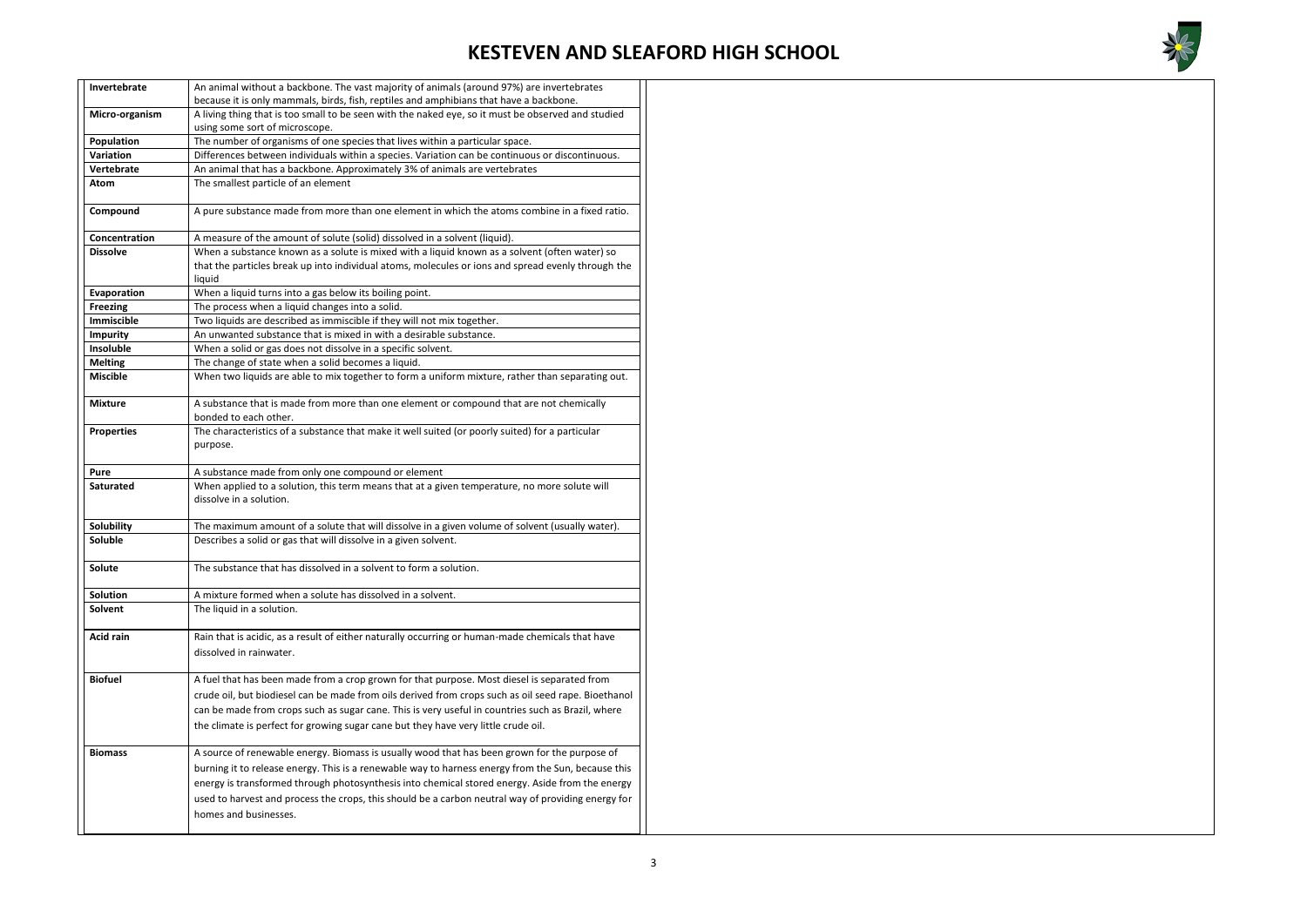

| Carbon neutral         | A process that overall does not cause the release of carbon dioxide into the atmosphere, which       |
|------------------------|------------------------------------------------------------------------------------------------------|
|                        | would contribute to global warming. Many processes are carbon neutral in theory, but not in          |
|                        | practice. For example, growing oil seed rape to turn into biodiesel should absorb carbon dioxide     |
|                        | as the plants grow and release it again when the biodiesel is burnt. However, if energy obtained     |
|                        | from fossil fuels is used in the planting and harvesting of the crop, the processing of the crop to  |
|                        | make oils and the chemical treatment of the oils to make biodiesel, then the fuel is not strictly    |
|                        |                                                                                                      |
|                        | speaking carbon neutral.                                                                             |
| <b>Chemical store</b>  | Energy that is stored within chemicals and can be released during an exothermic chemical             |
|                        | reaction.                                                                                            |
|                        |                                                                                                      |
|                        | For example, petrol has a large chemical store of energy because it is able to release a lot of      |
|                        | energy when it is burnt.                                                                             |
|                        |                                                                                                      |
| <b>Climate change</b>  | Long-term patterns in very large-scale weather systems. The weather may change from day to           |
|                        | day, and from place to place in a country or continent. Climate change is more concerned with        |
|                        | global average temperatures and weather systems that affect huge areas of the Earth. Global          |
|                        | warming is an example of climate change.                                                             |
|                        |                                                                                                      |
| <b>Energy resource</b> | A substance or process that can be harnessed to provide useful energy for human populations.         |
|                        | This usually involves transforming the energy into electricity.                                      |
|                        |                                                                                                      |
|                        | Examples of energy resources include solar, nuclear, fossil fuels, geothermal, hydroelectric and     |
|                        | wind.                                                                                                |
| <b>Erosion</b>         | When rocks wear away by the action of the wind, rain, ice and rivers and the particles are           |
|                        | transported away to another place.                                                                   |
|                        |                                                                                                      |
| <b>Fossil fuels</b>    | Fuels that have been formed in the Earth's crust over millions of years due to the action of         |
|                        | pressure on the remains of living things that have been buried under sediments without enough        |
|                        | oxygen for them to fully decompose to carbon dioxide.                                                |
|                        |                                                                                                      |
|                        | Examples of fossil fuels include coal, oil and natural gas (methane).                                |
|                        |                                                                                                      |
| Fuel                   | Any substance that can be burnt to release chemical energy as heat. Fuels react with oxygen in       |
|                        | combustion reactions.                                                                                |
|                        | Examples of fuels include natural gas, wood, coal, ethanol, petrol and diesel.                       |
|                        |                                                                                                      |
| Generator              | A device that converts kinetic energy into electrical energy. In a power station, the generator is   |
|                        | connected to the spinning turbine, and it consists of a magnet and a coil of wire spinning relative  |
|                        | to each other. In many modern generators, the magnet is actually an electromagnet powered by         |
|                        | direct current, spinning inside a larger coil. The induced current is generated in the larger coil.  |
|                        |                                                                                                      |
| Geothermal power       | Using thermal energy from the Earth's crust to produce electricity or to provide heating for homes   |
|                        | and businesses. Geothermal power is only possible in places with volcanic activity, such as Iceland, |
|                        | which produces 30% of its electricity from geothermal energy.                                        |
|                        |                                                                                                      |
| <b>Global warming</b>  | The warming of the Earth's atmosphere and oceans as a result of increasing the greenhouse            |
|                        | effect. This has occurred due to the emission of greenhouse gases such as carbon dioxide and         |
|                        | methane as a result of human activity.                                                               |
|                        |                                                                                                      |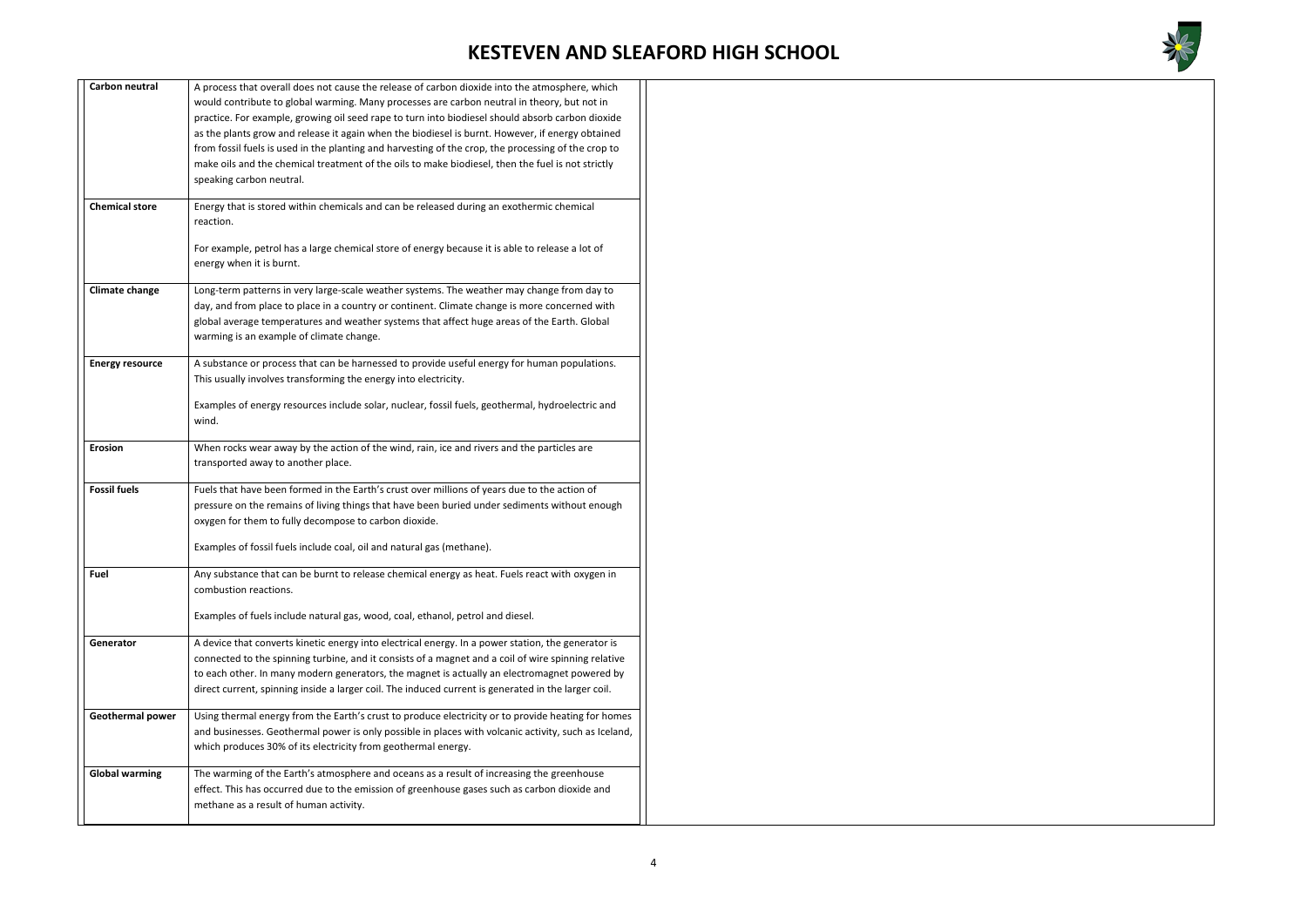

| Hydroelectric<br>power (HEP)        | Using running water to generate electricity. This is usually achieved by building a dam across a<br>river high up in the mountains and then allowing this water to travel down a pipe, converting<br>energy from its gravitational potential store to its kinetic store. It can then be used to spin a<br>turbine connected to a generator.<br>Hydroelectric power stations are often found in mountainous areas of the UK such as the Scottish<br>Highlands and North Wales. |
|-------------------------------------|-------------------------------------------------------------------------------------------------------------------------------------------------------------------------------------------------------------------------------------------------------------------------------------------------------------------------------------------------------------------------------------------------------------------------------------------------------------------------------|
| Non-renewable<br>energy resource    | An energy resource that will eventually run out if we continue to use it. It can also be described as<br>being 'finite' (the opposite of infinite).                                                                                                                                                                                                                                                                                                                           |
|                                     | Examples of non-renewable energy resources include coal, oil and natural gas.                                                                                                                                                                                                                                                                                                                                                                                                 |
| <b>Nuclear fuel</b>                 | An element used in nuclear power stations to generate electricity. Radioactive decay of these<br>elements is used to heat water. The steam produced is then used to drive a turbine connected to<br>a generator.<br>Examples of nuclear fuels are uranium and plutonium.                                                                                                                                                                                                      |
| <b>Renewable energy</b><br>resource | An energy resource that will never run out (within the lifetime of humans).<br>Examples of renewable energy resources include solar, wind, hydroelectric and geothermal.                                                                                                                                                                                                                                                                                                      |
| <b>Turbine</b>                      | A large machine that resembles a jet engine. When steam from a power station's boiler passes<br>through it the turbine spins, and this spins a generator to make electricity.                                                                                                                                                                                                                                                                                                 |
| <b>Wind turbine</b>                 | A device for using the wind's kinetic store of energy to generate electricity.                                                                                                                                                                                                                                                                                                                                                                                                |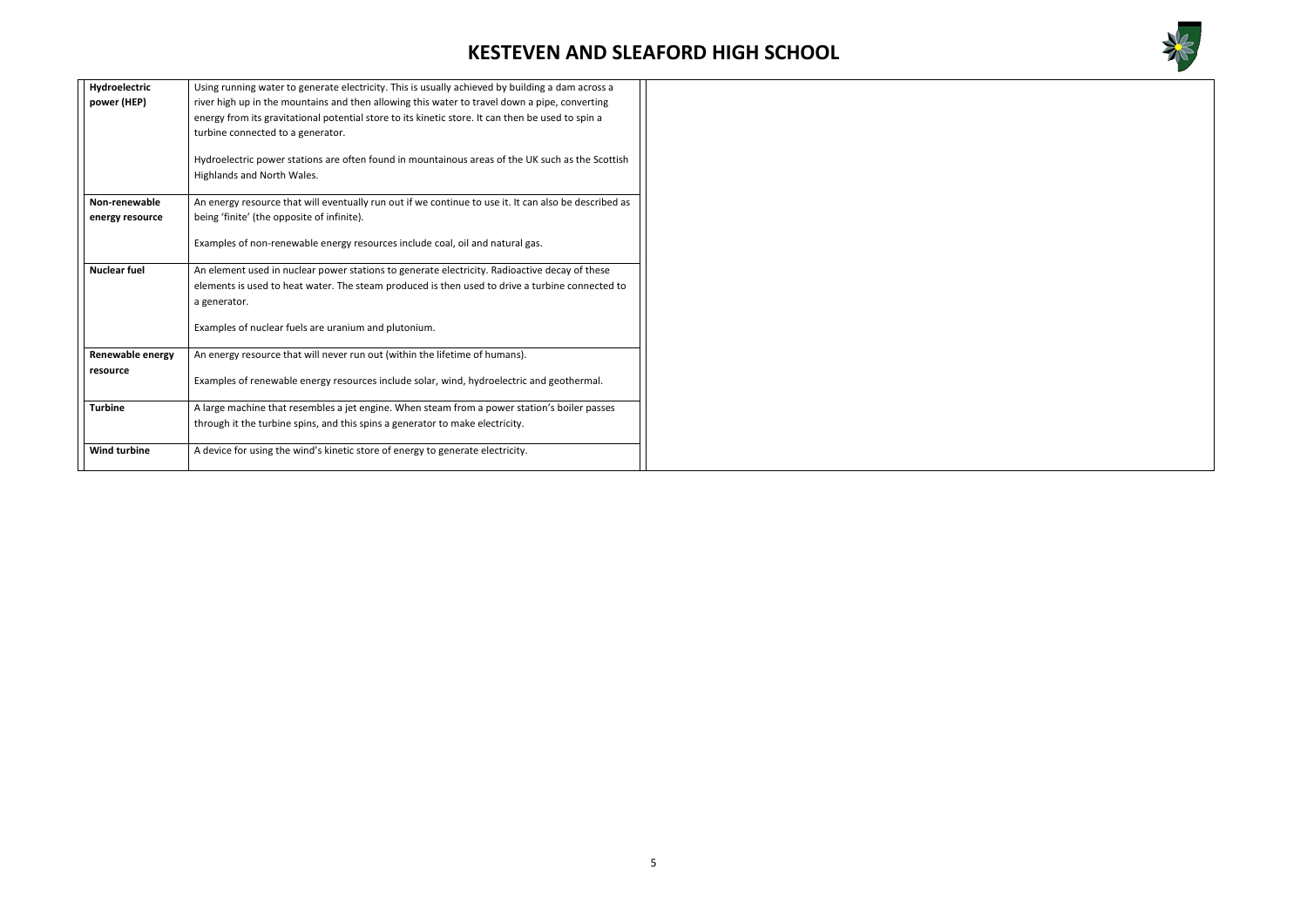

**Intent – Concepts**

| <b>Lesson title</b>    | <b>Learning</b>              | <b>Higher level</b> | <b>Suggested activities and resources</b> |
|------------------------|------------------------------|---------------------|-------------------------------------------|
|                        | challenge                    | challenge           |                                           |
| <b>B7.4 L1 The</b>     | Can I describe               | Can I describe      |                                           |
|                        | how scientists               | the hierarchy       |                                           |
| <b>Variety of Life</b> | classify                     | of                  |                                           |
|                        | organisms?                   | classification      |                                           |
|                        |                              | in animals          |                                           |
|                        |                              | and plants?         |                                           |
| <b>B7.4L2</b>          | Can I explain                | Can I describe      |                                           |
|                        | what variation               | continuous          |                                           |
| <b>Variation in</b>    | is?                          | and                 |                                           |
| living things          |                              | discontinuous       |                                           |
|                        |                              | variation?          |                                           |
| <b>B7.4L3</b>          | Can I describe               | Can I explain       |                                           |
| <b>Genetic</b>         | how genetic                  | why children        |                                           |
|                        | factors affect               | have similar        |                                           |
| <b>Variation</b>       | variation?                   | features to         |                                           |
|                        |                              | their parents       |                                           |
|                        |                              | but not are         |                                           |
|                        |                              | identical to        |                                           |
|                        |                              | either of           |                                           |
|                        |                              | them?               |                                           |
| <b>B7.4 L4</b>         | Can I describe               | Can I identify      |                                           |
| Environmental          | how                          | a correlation       |                                           |
|                        | environmental                | between two         |                                           |
| <b>Variation</b>       | factors affect<br>variation? | variables?          |                                           |
|                        | Can I use the                | Can I describe      |                                           |
| <b>C7.4 L1 Pure</b>    |                              | how to test         |                                           |
| and Impure             | term pure and<br>impure      | whether a           |                                           |
|                        | appropriately?               | substance is        |                                           |
| substances             |                              | pure?               |                                           |
|                        | Can I state the              | Can I Explain       |                                           |
| C7.4 L2                | meaning of                   | why mass is         |                                           |
| <b>Dissolving and</b>  | the terms                    | conserved           |                                           |
|                        | solute, solvent              | during              |                                           |
| solutions              | and solution?                | dissolving?         |                                           |
| C7.4 L3                | Can I describe               | Can I explain       |                                           |
|                        | the processes                | which               |                                           |
| <b>Separating</b>      | of filtration,               | separation          |                                           |
| <b>Mixtures</b>        | evaporation,                 | technique           |                                           |
|                        | distillation?                | would be            |                                           |
|                        |                              | suitable for        |                                           |
|                        |                              | separating a        |                                           |